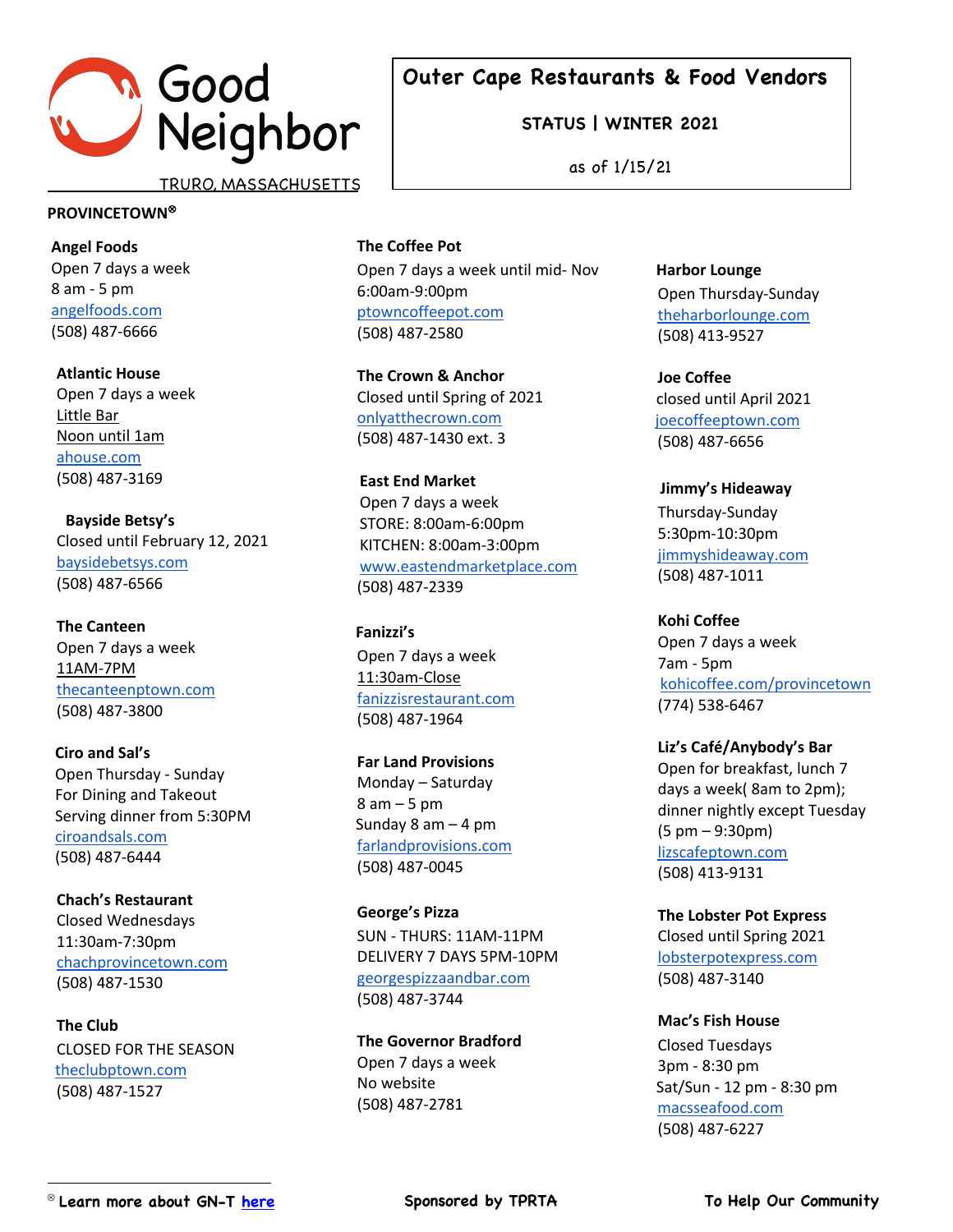

**STATUS | WINTER 2021**

as of 1/15/21

### **PROVINCETOWN (cont.)**

**The Mews** Open Thurs-Sat 5 PM- 9PM mewsptown.com (508) 487-1500

**Napi's** Closed

napisptown.com (508) 487-1145

**Pilgrim House/Landing Bistro**  Open Thur –Sun (3-9) https://www.pilgrimhouseptown. com/provincetown-dining (508) 487-6424

**The Pointe** Closed until Spring of 2021 provincetown-restaurant.com (508) 487-2365

 **Porchside @Gifford House**  Open 7 days a week 5 pm to 1 am giffordhouse.com/pages/porch (508) 487-0688

**Provincetown Brewing Company** Open 7 days a week Takeout: Fri - Tue - 12PM-8PM provincetownbrewingco.com/welc ome (508) 413-9076

**Provincetown House of Pizza**  Mon - Sat 11am - 8pm ptownpizza.com (508) 487-6655

 **Relish** Closed Tues-Thur|8am-3pm ptownrelish.com (508) 487-8077

**Ross' Grill** Friday- Sunday (11:30am-5pm) rossgrillptown.com (508) 487-8878

**Sal's Place** Mon-Sun| 5PM - 10PM salsplaceprovincetown.com (508) 487-1279

**Spindler's** Closed for Winter spindlersptown.com (508) 487-6400

**The Squealing Pig** Open 7 days a week |8 am–11pm squealingpigprovincetown.com (508) 487-5804

**Tin Pan Alley** 7 day - 12pm-8:30pm tinpanalleyptown.com (508) 487-1648

**Twisted Pizza** reopens Spring 2021 twistedpizzaptown.com (508) 487-6973

**Victor's** Closed for season victorsptown.com (508) 487-1777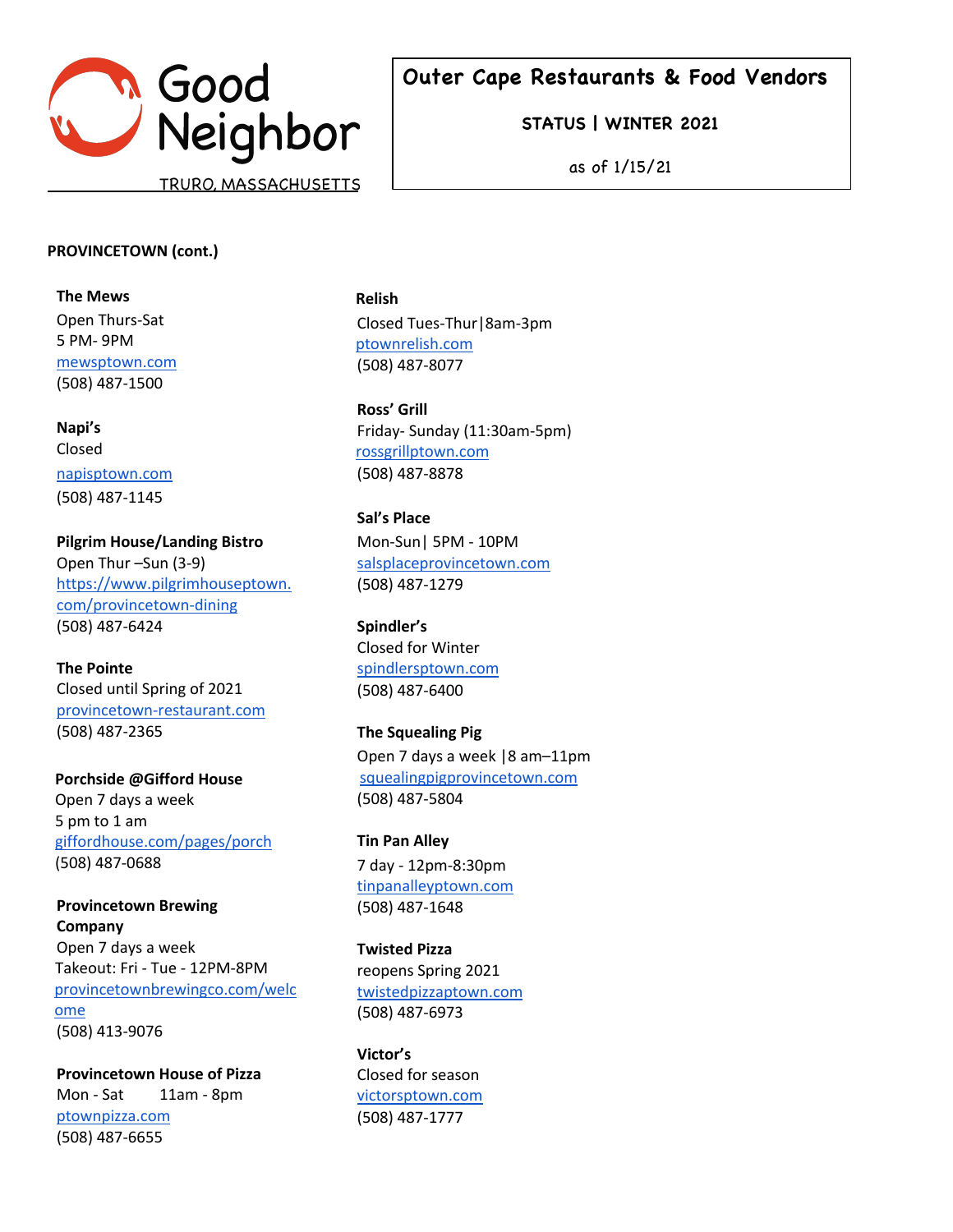

TRURO, MASSACHUSETTS

#### **TRURO**

**Blackfish** takeout only Thurs-Sun | 5-9pm blackfishtruro.com (508) 349-3399

### **Box Lunch**

Open 7 days a week 7:00 AM - 6:00 PM boxlunchcapecod.com (508) 487-6026

**Captain's Choice** Closed for the season captainschoicetruro.com (508) 487-5800

**Chequessett Chocolate**  reopens May 2021 chequessettchocolate.com (774) 538-6249

**Montano's** Open 7 days a week 4:30 PM - 9:30 PM montanos.com (508) 487-2026

**Savory & The Sweet Escape** Mon-Sat | 7A–4P No website (508) 487-2225 *Temporarily closed – check soon* **Outer Cape Restaurants & Food Vendors**

**STATUS | WINTER 2021**

as of 1/15/21

#### **WELLFLEET**

**The Block and Tackle**  Closed for season theblockandtackle.com (774) 383-3967

 **Blue Willow Fine Foods & Bakery** Reopens April 2021 bluewillowcapecod.com (508) 349-0900

**C-Shore Kitchen/Bar**  Open Nightly | 4-8:30pm cshorewellfleet.com (508) 349-7500

**The Bookstore** reopens February 2021 wellfleetoyster.com (774) 383-3967

**Flying Fish Café** Reopens spring 2021 flyingfishwellfleet.com (508) 349-7292

**Fox and Crow Café** Friday 4-8PM Saturdays and Sundays 8-1PM thefoxandcrowcafe.com (508) 214-0366

**PB Boulangerie Bistro**  Tues-Sun | 7AM - 6PM pbboulangeriebistro.com (508) 349-1600 Takeout ONLY

**JB's Pizza Bar and Grill**  Open 7 days a week 11 AM until 9 PM jbspizzacapecod.com (508) 349-5555

 **Wicked Oyster Reoens spring 2021**  thewickedo.com (508) 349-3455

#### **EASTHAM**

**Basco Grill**  Closed Wednesday 11:00 AM - 8:00 PM bascogrill.com (774) 316-4397

**Brickhouse Restaurant**  Closed Wednesday 11:30am-9pm 4940brickhouserestaurant.com (774) 801-2475

**Brine**

Tues-Wed | 4:30pm - 8:30pm Thur- Sat | 4:30- 8:30pm Sun 9am-1pm brinedining.com (774) 561-2967

**The Chocolate Cafe** Thur-Mon | 8AM–5PM chocolatecafeeastham.com (508) 240-0070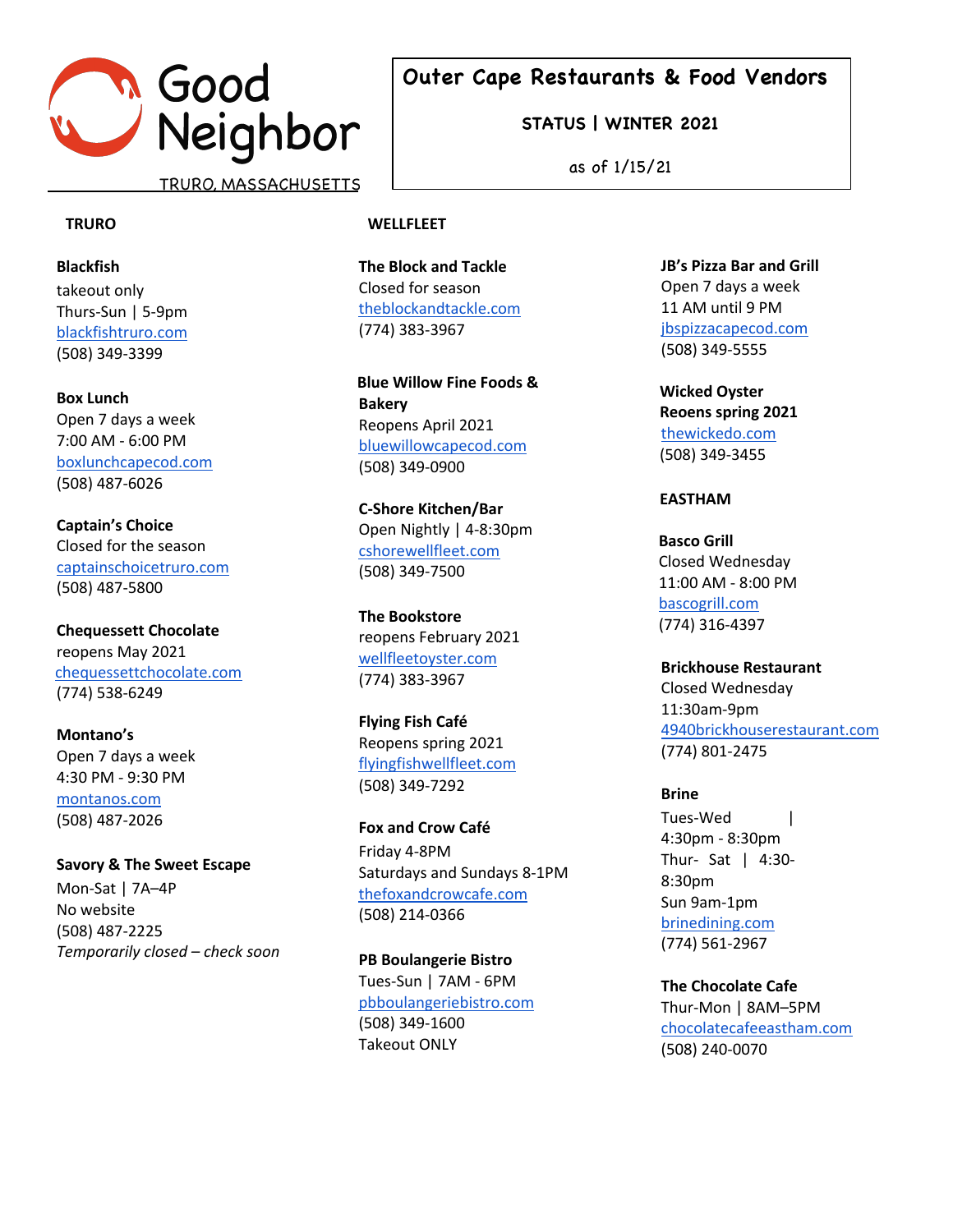

**STATUS | WINTER 2021**

as of 1/15/21

### **EASTHAM (cont.)**

**Eastham Superette** 7 days a week | 8:00 AM - 6:00 PM easthamsuperette.com (508) 255-0530

**Fairway Restaurant and Pizzeria** Open 7 days a week Breakfast Daily 6:30 AM – 12:00 PM Dinner Daily 4:00 PM – 8:00 PM fairwaycapecod.com (508) 255-3893

#### **Good Eats on 6**

Tuesday-Thursday: 11am-7pm Friday-Saturday: 11am-8pm Sunday: 12pm-7pm Monday: Closed goodeatson6.com (774) 801-2404

**Hole in One Bakery**  7 days |6:00 AM - 2:00 PM theholecapecod.com (508) 255-9446

**Joey's Joint** Mon-Sat | 11AM till 4:20PM joeysfoodtruck.com (774) 561-2968

 **Karoo** Closed for the season karoorestaurants.com (508) 255-8288

**Local Break** Tuesday - Sunday from 4pm-9pm local-break.com (508) 255-6100

**Mac's Market and Kitchen** Open 7 days a week Sun - Thurs |10 am - 6 pm Fri - Sat | 10 am - 7 pm macsseafood.com/restaurants/mac s-market-kitchen (508) 255-6900

**Red Barn Pizza** 

Open 7 days a week Sunday - Thursday | 11am - 8pm Friday & Saturday | 11am -9pm theredbarnpizza.com (508) 255-4500

**Royal Thai**  Mon-Sun | 4:00 – 9:00 PM royal-thai-cuisine-thairestaurant.business.site (508) 240-3888

**Sam's Deli** reopens April 2021 samsdelieastham.com (508) 255-9340